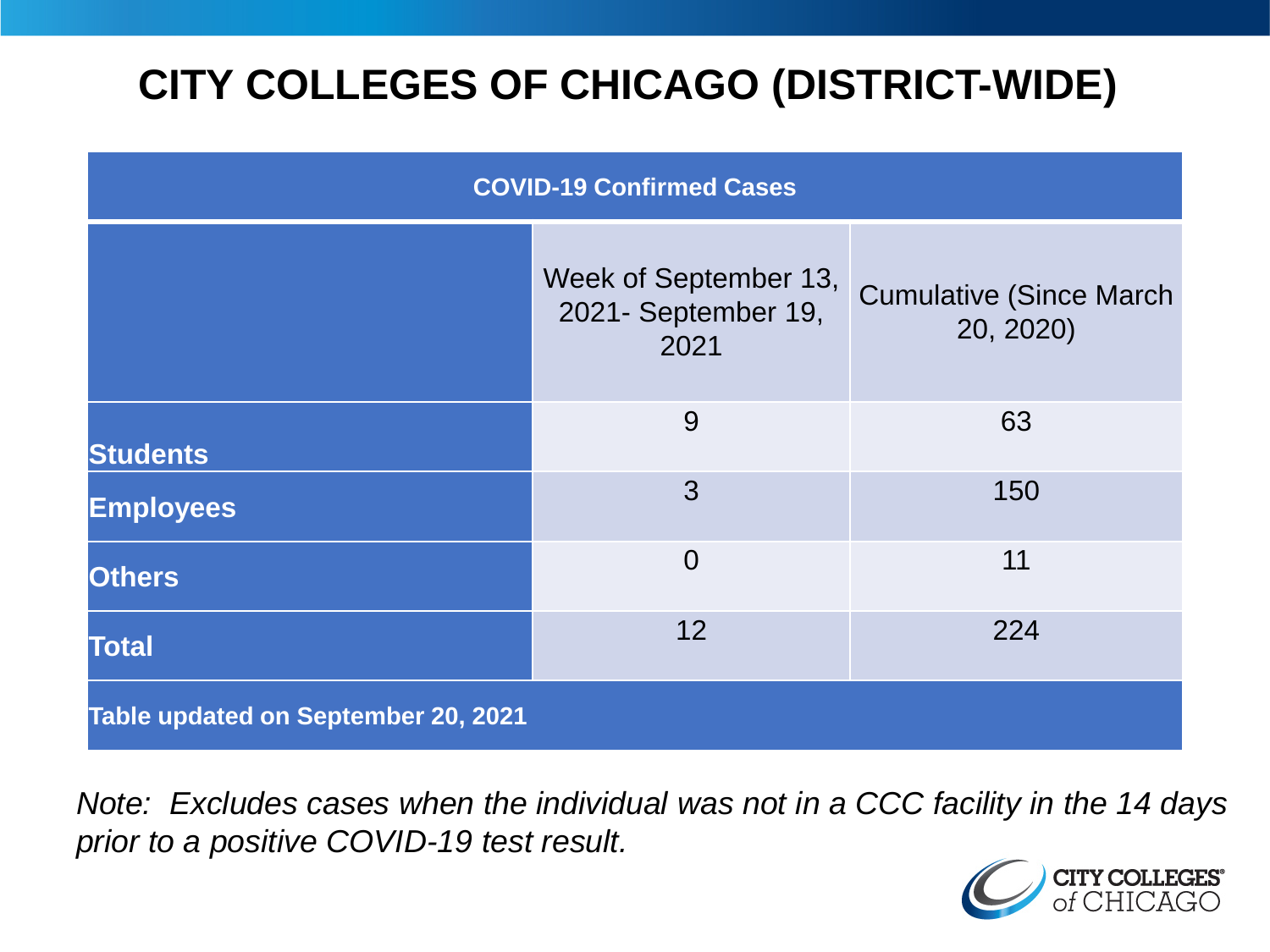### **DALEY COLLEGE**

| <b>COVID-19 Confirmed Cases</b>     |                                                      |                                              |
|-------------------------------------|------------------------------------------------------|----------------------------------------------|
|                                     | Week of September 13,<br>2021- September 19,<br>2021 | <b>Cumulative (Since March)</b><br>20, 2020) |
| <b>Students</b>                     | 2                                                    | $\overline{4}$                               |
| <b>Employees</b>                    | $\overline{0}$                                       | 20                                           |
| <b>Others</b>                       | $\overline{0}$                                       | $\mathbf 1$                                  |
| <b>Total</b>                        | $\overline{2}$                                       | 25                                           |
| Table updated on September 20, 2021 |                                                      |                                              |

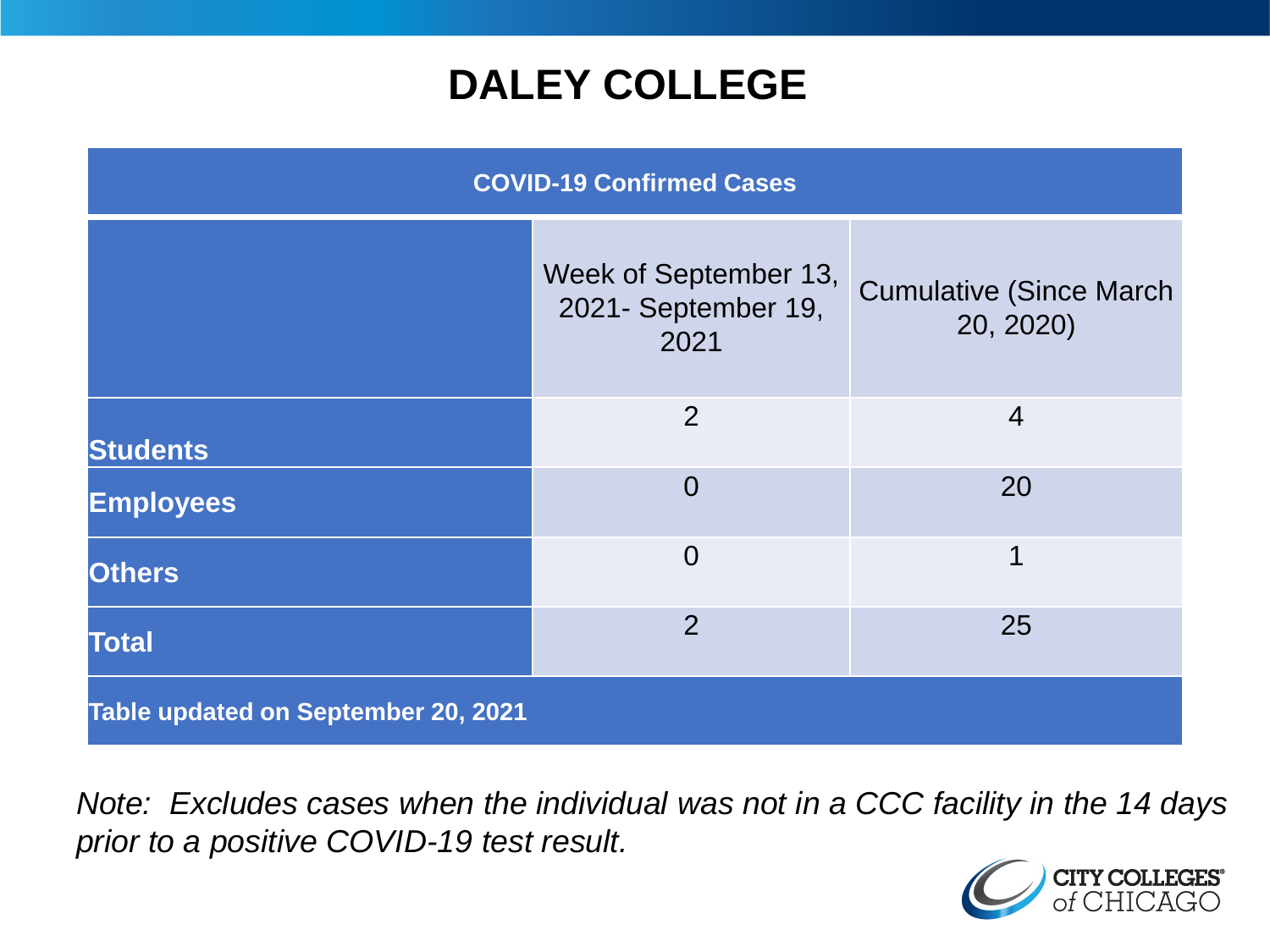### **HAROLD WASHINGTON COLLEGE**

| <b>COVID-19 Confirmed Cases</b>     |                                                      |                                              |
|-------------------------------------|------------------------------------------------------|----------------------------------------------|
|                                     | Week of September 13,<br>2021- September 19,<br>2021 | <b>Cumulative (Since March)</b><br>20, 2020) |
| <b>Students</b>                     | 2                                                    | 11                                           |
| <b>Employees</b>                    | $\Omega$                                             | 12                                           |
| <b>Others</b>                       | $\overline{0}$                                       | 2                                            |
| <b>Total</b>                        | $\overline{2}$                                       | 25                                           |
| Table updated on September 20, 2021 |                                                      |                                              |

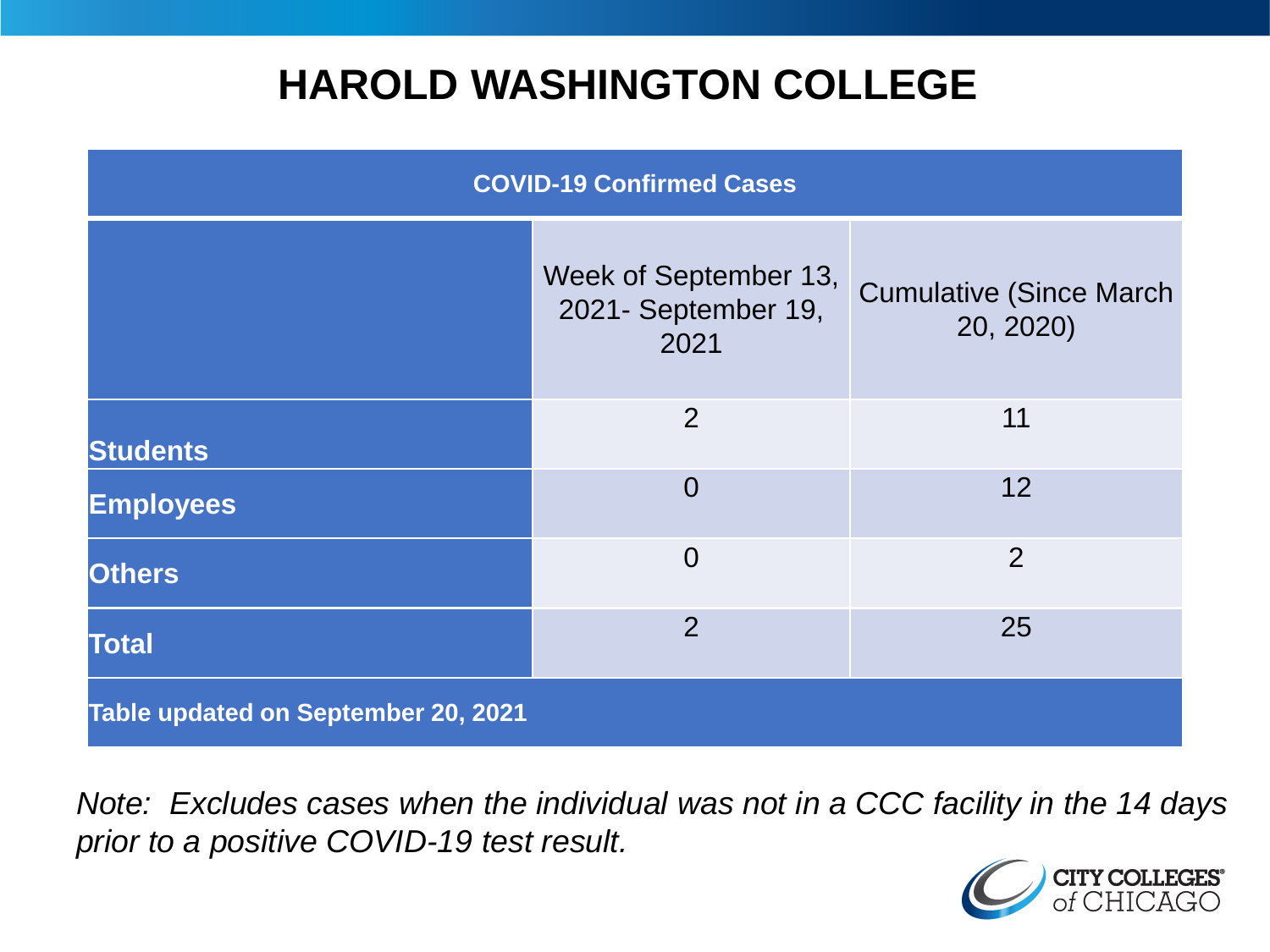### **KENNEDY-KING COLLEGE**

| <b>COVID-19 Confirmed Cases</b>     |                                                      |                                              |
|-------------------------------------|------------------------------------------------------|----------------------------------------------|
|                                     | Week of September 13,<br>2021- September 19,<br>2021 | <b>Cumulative (Since March)</b><br>20, 2020) |
| <b>Students</b>                     | $\overline{0}$                                       | 8                                            |
| <b>Employees</b>                    | $\Omega$                                             | 31                                           |
| <b>Others</b>                       | $\overline{0}$                                       | 1                                            |
| <b>Total</b>                        | $\overline{0}$                                       | 40                                           |
| Table updated on September 20, 2021 |                                                      |                                              |

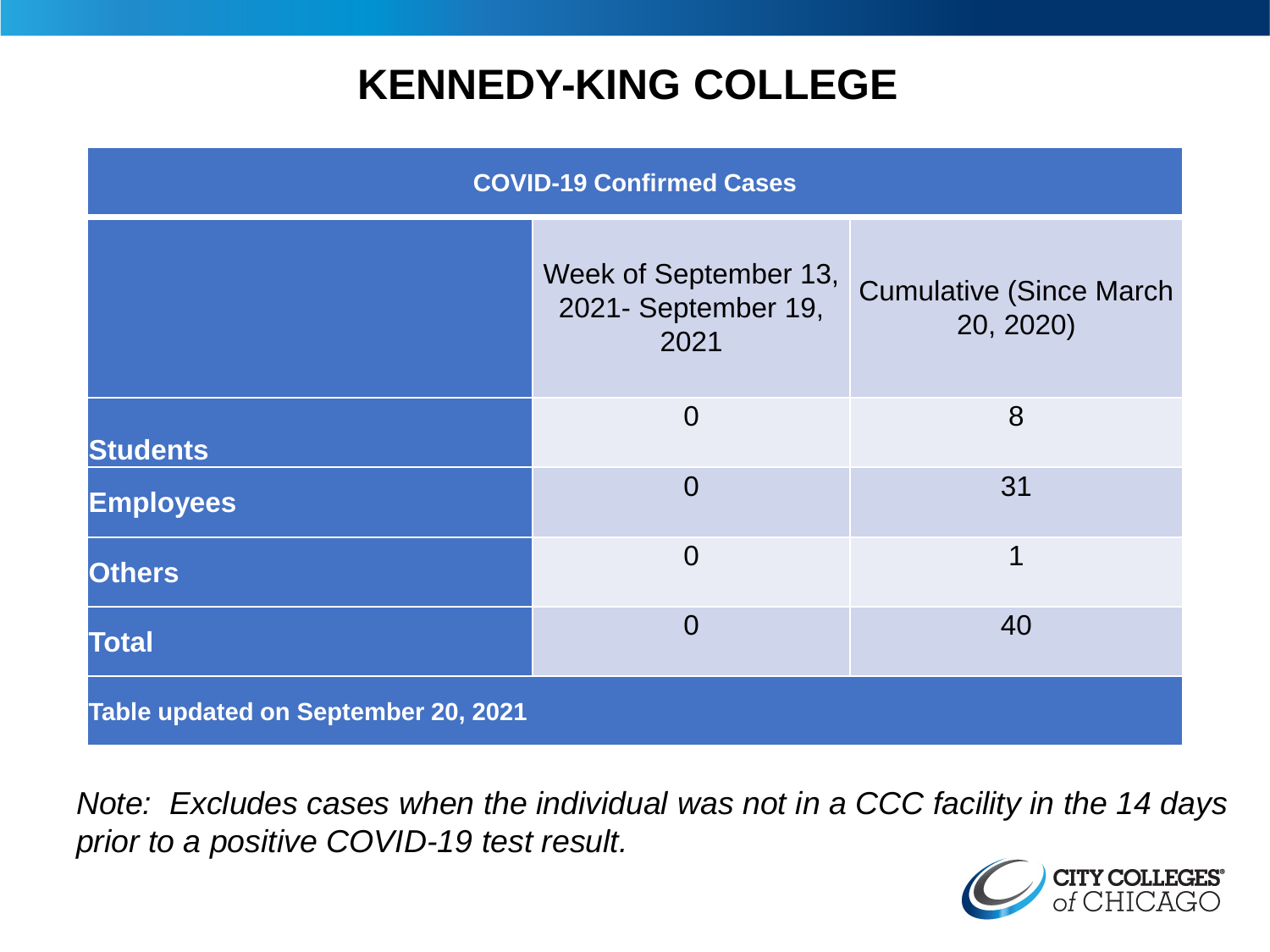# **MALCOLM X COLLEGE**

| <b>COVID-19 Confirmed Cases</b>     |                                                      |                                              |
|-------------------------------------|------------------------------------------------------|----------------------------------------------|
|                                     | Week of September 13,<br>2021- September 19,<br>2021 | <b>Cumulative (Since March)</b><br>20, 2020) |
| <b>Students</b>                     | 2                                                    | 28                                           |
| <b>Employees</b>                    | $\mathbf 1$                                          | 28                                           |
| <b>Others</b>                       | $\overline{0}$                                       | $\overline{2}$                               |
| <b>Total</b>                        | 3                                                    | 58                                           |
| Table updated on September 20, 2021 |                                                      |                                              |

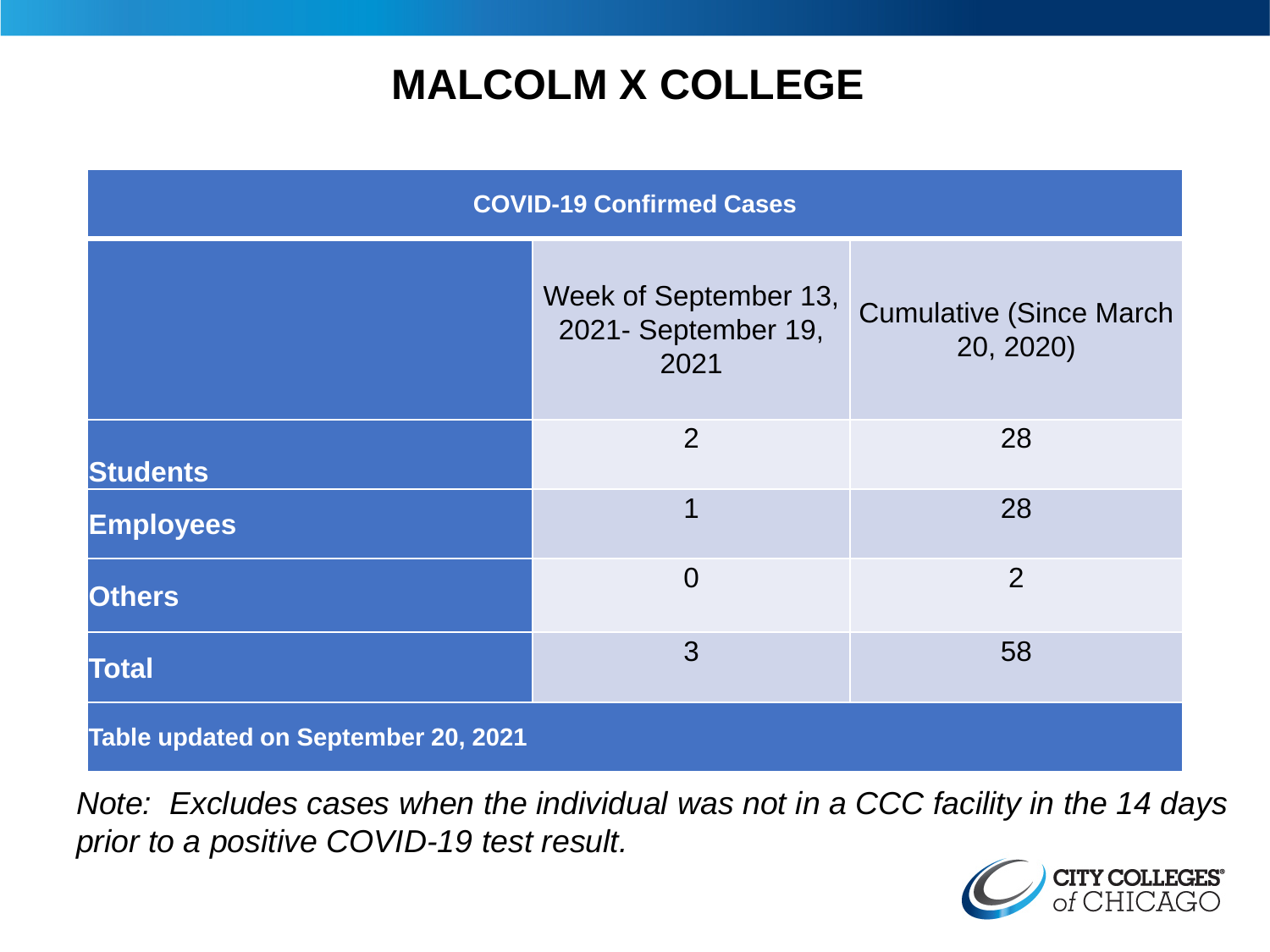# **OLIVE-HARVEY COLLEGE**

| <b>COVID-19 Confirmed Cases</b>     |                                                      |                                              |
|-------------------------------------|------------------------------------------------------|----------------------------------------------|
|                                     | Week of September 13,<br>2021- September 19,<br>2021 | <b>Cumulative (Since March)</b><br>20, 2020) |
| <b>Students</b>                     | $\overline{0}$                                       | 2                                            |
| <b>Employees</b>                    |                                                      | 22                                           |
| <b>Others</b>                       | $\overline{0}$                                       | 3                                            |
| <b>Total</b>                        |                                                      | 27                                           |
| Table updated on September 20, 2021 |                                                      |                                              |

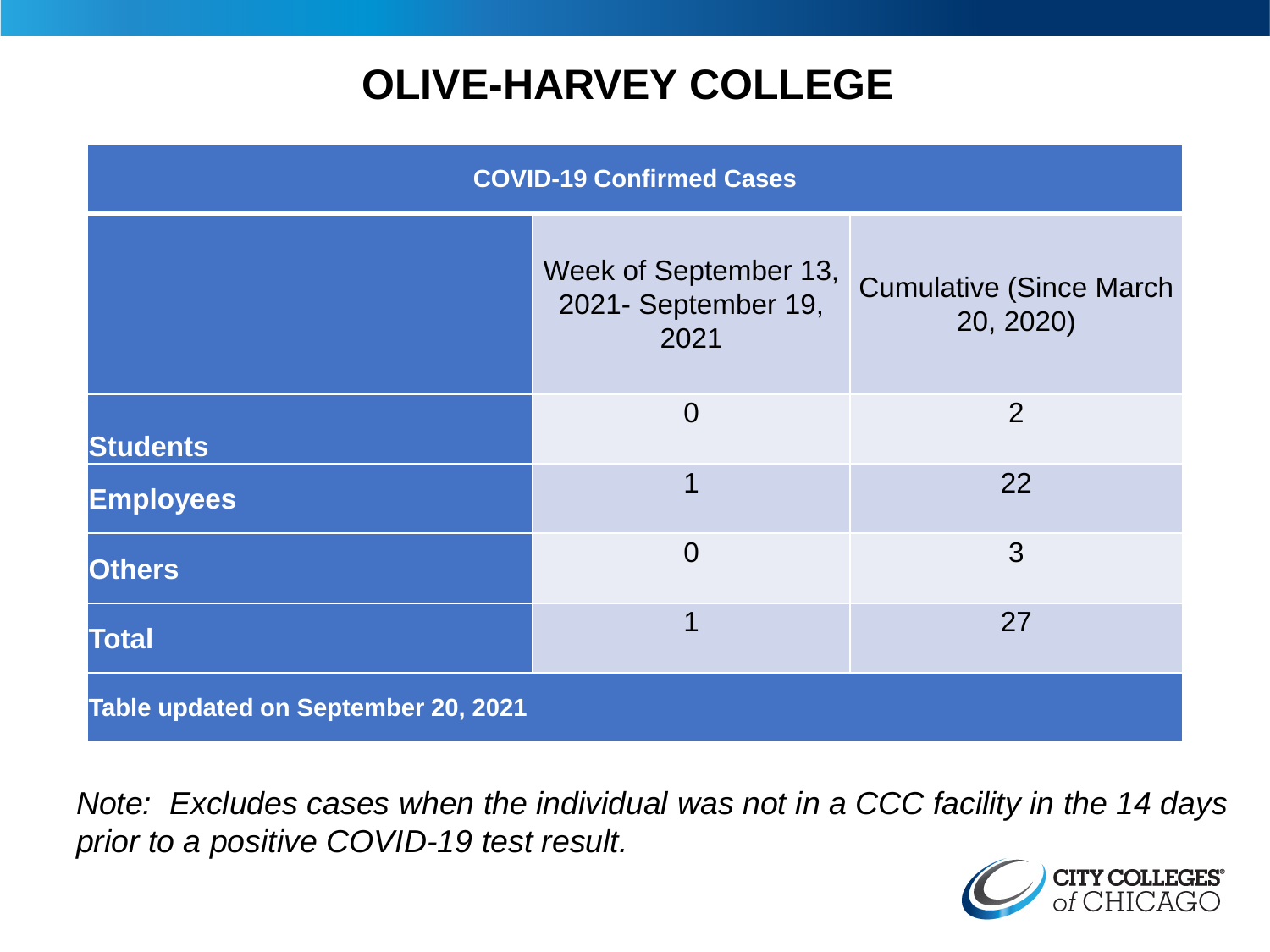### **TRUMAN COLLEGE**

| <b>COVID-19 Confirmed Cases</b>     |                                                      |                                              |
|-------------------------------------|------------------------------------------------------|----------------------------------------------|
|                                     | Week of September 13,<br>2021- September 19,<br>2021 | <b>Cumulative (Since March)</b><br>20, 2020) |
| <b>Students</b>                     | $\overline{0}$                                       | 5                                            |
| <b>Employees</b>                    | $\overline{0}$                                       | 19                                           |
| <b>Others</b>                       | $\overline{0}$                                       | $\overline{0}$                               |
| <b>Total</b>                        | $\overline{0}$                                       | 24                                           |
| Table updated on September 20, 2021 |                                                      |                                              |

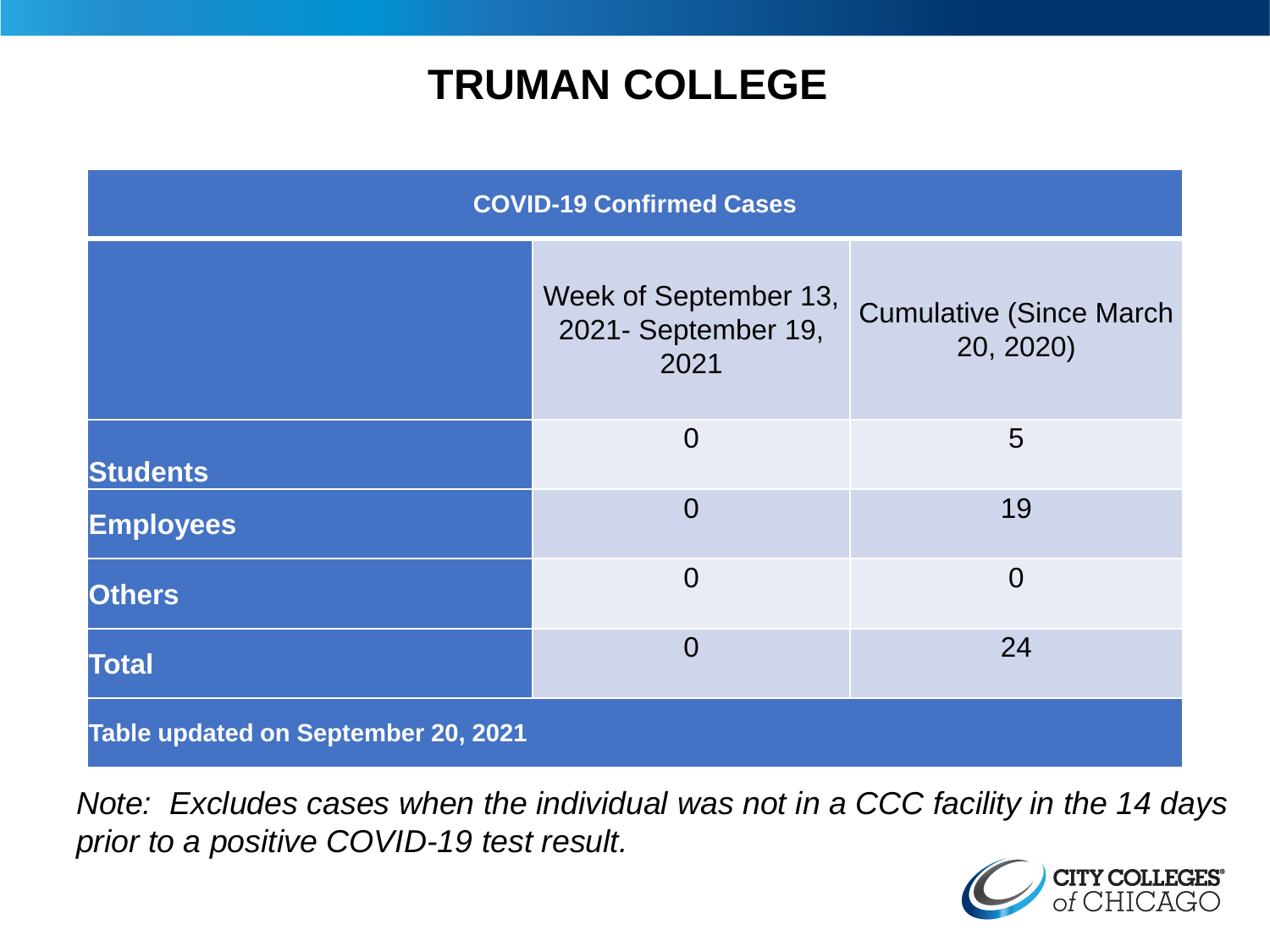### **WRIGHT COLLEGE**

| <b>COVID-19 Confirmed Cases</b>     |                                                      |                                              |
|-------------------------------------|------------------------------------------------------|----------------------------------------------|
|                                     | Week of September 13,<br>2021- September 19,<br>2021 | <b>Cumulative (Since March)</b><br>20, 2020) |
| <b>Students</b>                     | 3                                                    | 5                                            |
| <b>Employees</b>                    | 1                                                    | 18                                           |
| <b>Others</b>                       | $\overline{0}$                                       | $\overline{0}$                               |
| <b>Total</b>                        | $\overline{4}$                                       | 23                                           |
| Table updated on September 20, 2021 |                                                      |                                              |